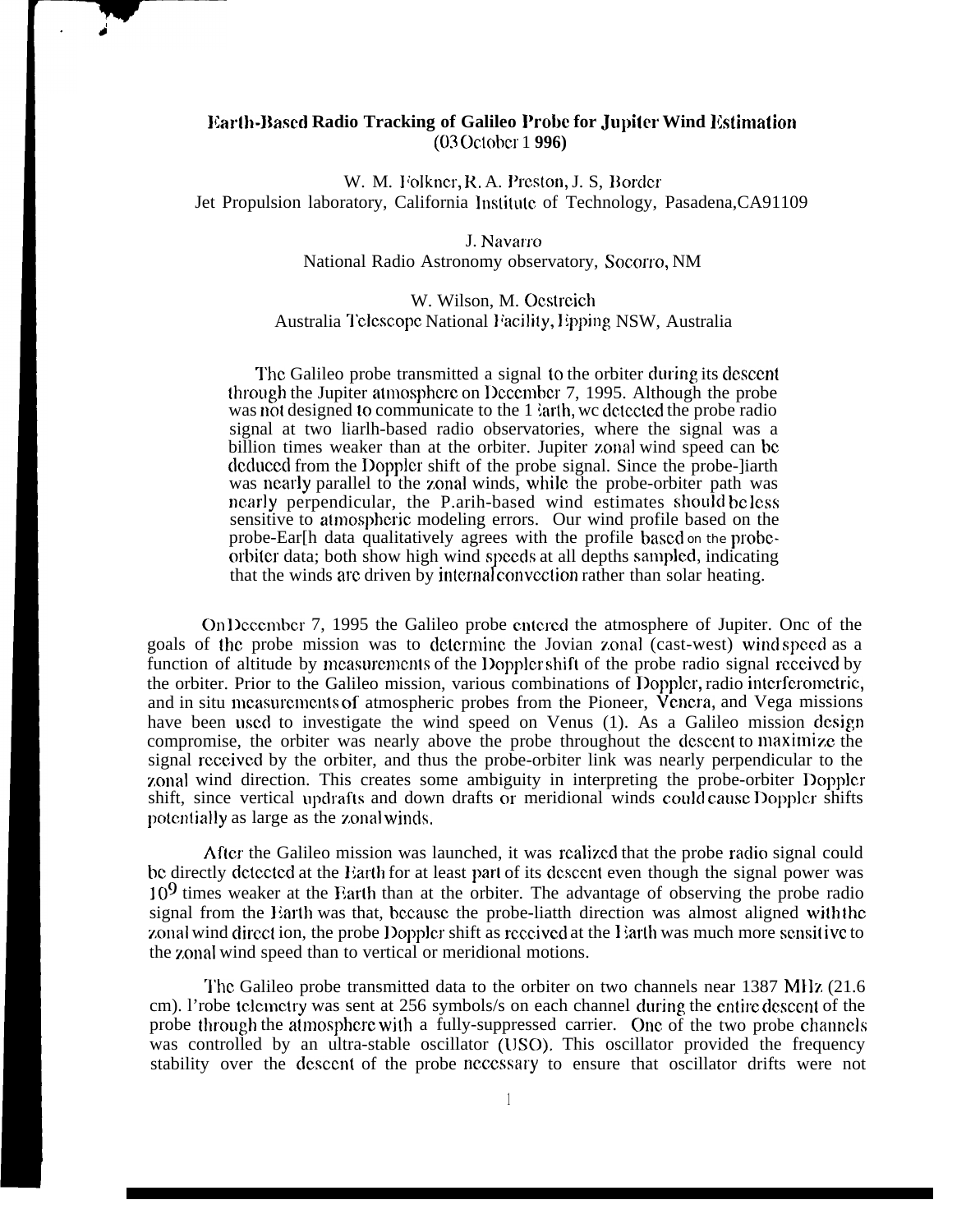interpreted as changes in the Doppler shift of the received signals, and hence, changes in the wind speed. The probe carrier frequency received at the orbiter was compared to the frequency of a similar USO on the orbiter. '1'hc diffcrcnccd frequency data were transmitted to the Earth. Through the Doppler effect, these diffcrenccd frequency values provide a measure of relative velocity bctwccn the probe and the orbiter along the probe-orbiter direction. This velocity measurement did not provide absolute velocity of the probe in this direction, but rather the sum of probe velocity and a (nearly) constant unknown bias, with the bias caused by the diffcrcncc of the unknown frequency offsets of the probe and orbiter oscillators from their nominal frequencies. This offset was expected to remain effectively constant, after known warm-up transients arc removed, throughout the active lifetime of the probe. The uncalibrated portion of the frequency drift during the descent should not limit the accuracy of the velocity mcasurcmcnts.

The probe antenna pointed vertically, with the orbiter nearly overhead for best reception of the probe telemetry. The Earth was near the horizon as seen from the probe. Consequently the antenna gain in the Earth direction was low. The power transmitted in the direction of the Earth was about 60 times less than the vertical power near the beginning of the probe transmission. As the probe descended the rotation of Jupiter caused the probe antenna to point farther from the Earth so that the power transmitted towards the Earth decreased to 200 times less than the vertical power 35 minutes after probe entry. In addition the Earth was about 4000 times farther from the probe than the orbiter was.

During the probe descent, the Very Large Array in Socorro, New Mexico was configured to point at the Galileo probe with the signals from all 27 antennas combined to provide a collecting area equivalent to that of a 130m diameter radio antenna. The. Australia Telescope Compact Array in Narrabri, Australia, was similarly configured as a back-up site, with its 6 antennas combined to form the equivalent of a 54m diameter antenna. Since the probe signal was 100'% phase-modulated by the telemetry stream, real-time detection of the probe signal rcquired sufficient signal-to-noise (SNR) in one symbol-time (-4 ins), which could be achieved at the orbiter but not at the Earth sites. Instead the Earth sites performed a wide-bancl open-loop recording of the probe signal for later processing. By using the known probe symbol stream, as relayed by the orbiter to the Earth, the phase modulation on the probe signal due to the tclcmctry could be removed from the open-]oop recording of the probe signal, which allowed longer coherent intcgrat ion times. The probe signal was successful 1 y dctcctcd at both Earth sites.

After removal of the telemetry modulation, the SNR at the VLA would have been adequate to dctcrminc the probe radio frequency with a simple phase-locked-]oop algorithm if the signal frequency had been changing slowly enough. However the probe was apparently swinging throughout its descent causing continual changes in the radio frequency. This swinging of the probe was first dctectcd in the probe transverse-accclcromctcr data (2), but was also seen in the probe-orbiter Doppler data (3) and in the amplitude of the probe signal received by the orbiter (4). The amplitude of the swinging caused the frequency of the probe signal as received at the VLA to change by  $\pm$ 5 Hz with a 5 second period. With this lcvcl of frequency change the VI .A recording did not provide adequate SNR for carrier phase tracking. lnstcad, in order to get a preliminary wind profile we used a signal processing tcchniquc where power spectra of the recorded signal were formed for short  $(0. 1 s)$  intervals, and then averaged over 12 seconds. With this proccdurc the frequency variations caused by the pendulum motion were usually within a single  $(1 \ 0 \ 1 \ 1)$  frequency bin, and averaging of independent power spectra was used to achieve adequate SNR for signal detection. This method was used to estimate the probe frequency for the first 17 minutes of probe transmission, during which the atmospheric pressure cxpcricnced by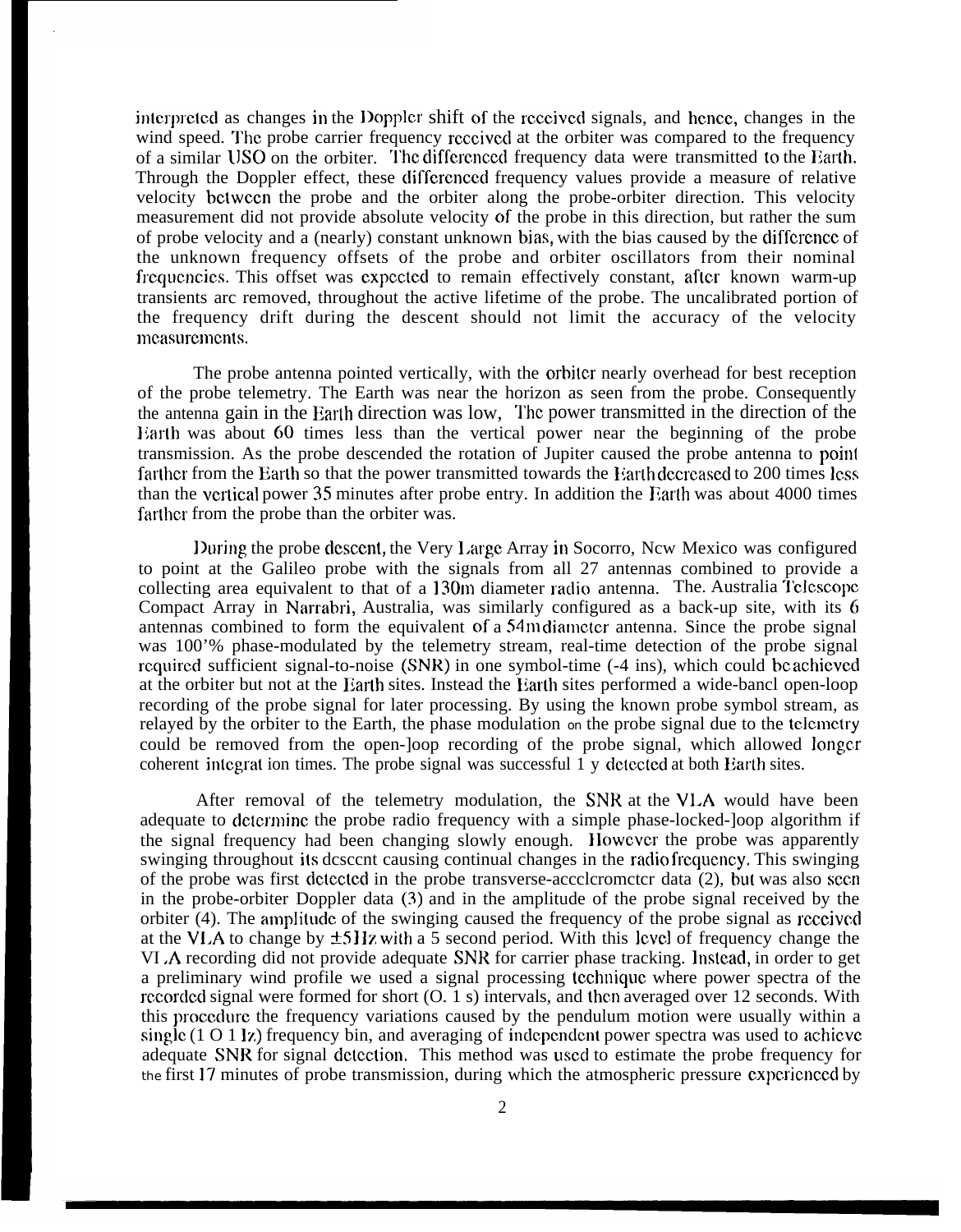probe-Earth signal would have passed though several hundred kilometers of the cloud layer, making the probe signal undetectable. No strongly-absorbing clouds were found at the probe site by in situ measurements (8) and the probe signal was detected at Earth at least down to 7 Bar. At the 7 Bar level the probe-Earth signal would pass through the base of the postulated cloud layer about 1400 km from the probe site so the detection of the probe signal at the Earth indicates the abscncc of strongly absorbing clouds far from the probe site. This is consistent with groundbascd infra-rcd observations of the probe site which show the entry site to bc in a clear region of several thousand kilometers in extent (9). in the absence of water/anmlonia clouds, the dominant absorption of the k;ar[h-probe signs] is cxpcctcd to bc duc to ammonia present in Jupiter's atmosphere. Assuming that Jupiter's atmosphere contains ammonia given by the solar abundance of nitrogen, the cxpcctcd signal attenuation for Earth rcccption is about a factor of 1.6 when the probe was at a pressure of S Bar and about 2.5 when the probe was at 7 Bar. Wc expect to bc able to measure the amplitude with an accuracy of 15% or better on short time scales and, with averaging, better on longer time scales. Thus further analysis of the probe-Earth data may provide a significant rncasurcmcnt of the amount of ammonia, and hcncc nitrogen, in Jupiter's atmosphere, This is of especial interest since there has been some difficulty with the probe's mass spcctromctcr measurements of this key constituent (10).

- 1. V. V. Kerzhanovich and M. Ya Marov in *Venus*, M. Hunten et al., Eds.(Univ. of Arizona Press, Tucson, 1983) p. 766; C. C. Counselman 111, S. A. Gourevitch, R. W. King, and G. B. l.oriot, J. Gcophys. Rcs, 85, 8026 (1980); R, A. Preston ct al., Science 231, 14]4 (1986); R. Z. Sagdcev et al., Astronomy and Astrophysics 254387 (1 992)
- 2. A. D. Stiff et al., Science 272, 844(1996)
- ?. . D. H, Atkinson, J. B. Pollack, and A. Seiff, Scicncc 272,842 (1 996)
- 4. R. Woo, personal communication.
- $5.$ D. Atkinson, thesis, Washington StatelJniversity(1989); J. B. Pollack, D. H. Atkinson, A, Stiff, J. Anderson, Space Sci, Rev. 60, 143 (1992).
- 6, l?. }1, BL~ssc, *Astrophys. 3. ]59, 620 (1970); 1<sup>7</sup> .11.* Bussc, *lcarus* 29, 255 (1976); P. J. Gicrasch, *lcarus* **29,445 (1976);** A. P. Ingersoll and D. Pollard, *lcarw* 52,62(1982); K, Zhang and G. Schubert, Science 273,941 (1996).
- 7. Using a revised vertical descent profile, based on calibrated in situ probe temperature and tcmpcraturc mcasurcmcnts, the Jupiter ?onal wind speed profile basccl on only the probcorbiter Doppler measurements has changed from  $(3)$  to agree better in character with Fig. 1 and indicates a lower average wind speed lcvcl by about 2.0 m/s. D. Atkinson, private communication (1 996)
- 8. 1.. A. Srornovsky ct al., Science 272,851 (1996); B. Ragcnt ct al,, Scicncc 272,854 ( 1996)
- 9, G. Orton ct al,, Science 272, 839(1996)
- 10, 11. B. Nicmann et al., Science 272, 846 (1996).
- 11. We thank the following for their assistance in performing this experiment; D. Atkinson for helpful comments and probe-orbiter measurements; J. Ulvestad, E. M. Standish, D. Spitzmesser, and D. Jones of JPL; R. Perley, K, Sowenski, J. Wrobel, P. Dooley, M. Claussen, B. Butler, and the VLA staff; K. Wellington, M. Kesteven, R. Ferris and the staff of the Australia Telescope; T. McElrath, F. Nicholson, and the rest of the Galileo navigation tcam; M. Smith, C. Sobcck, R. Sakal, P. Garriga, D. Carlock, and the rest of the Probe Project. The Very I.argc Array, part of the National Radio Astronomy Observatory, is operated by the Associated Universities, Inc., under cooperative agreement with the National Science Foundation. The research described in this paper was, in part, carried out